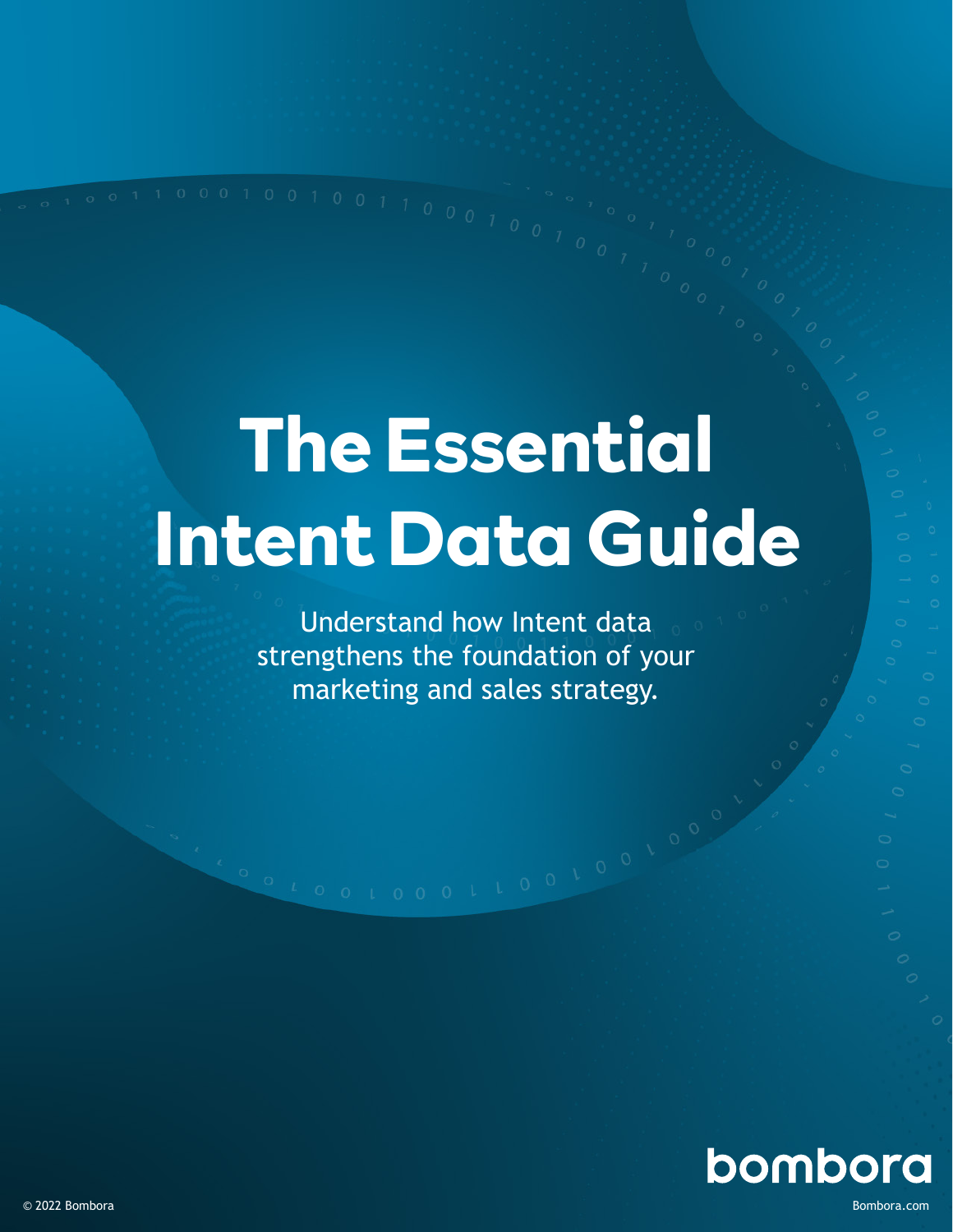## **Introduction**

### **What is Intent data?**

Intent data observes web users' behavior and can indicate what products and services they are interested in. Take online content consumption for example: when users engage with content and research online, it represents their interest in the topic that those materials are about.

This information is valuable to marketing and sales leaders because it allows them to more effectively target the best prospects and avoid wasting time and money on those who are not ready to buy.

### **What are the types of Intent data I need to know about?**

When we describe behavioral data monitoring across the web, most marketers correlate it to thirdparty data. On the contrary, any form of behavioral data can be used to derive Intent signals, which includes first-party sources. The difference between the two types of data, however, is the ability to achieve scale.

#### **First-Party Intent data**

- Behavioral data, actions, and interests shared across digital environments such as your brand's website or app
- Data collected in your CRM
- Data from subscription campaigns
- Information collected from social media
- Offline surveys, forms, and questionnaires

#### **Third-Party Intent data**

- Whereas first-party tracks your own business' website user activity, third-party data collects information across a myriad of websites within a specific category
- Large aggregated datasets sold by vendors who are not the original collectors of the information
- Covers a broader spectrum of activity at scale
- Trust of third-party data is challenged when the supply chain is not transparent about the first originating source
- Is most readily available at the account level

*"If we didn't have Bombora and Intent data right now, it would make it really, really hard to know that we're targeting the right people. It gives us a layer of confidence that we haven't had before."*

**― Jeff Marcoux, VP of Marketing TTEC**

2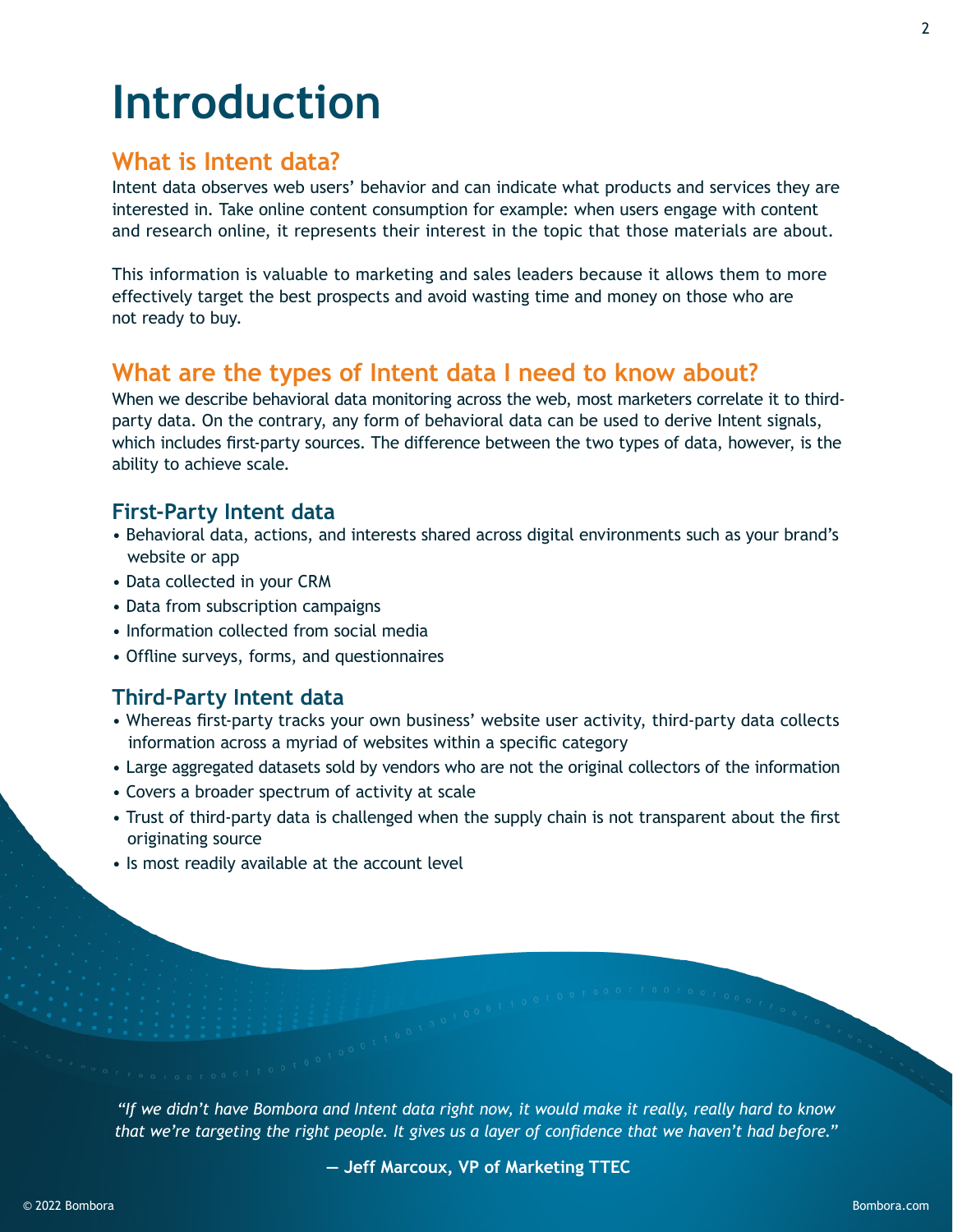#### **What's special about Bombora's Intent data?**

Intent data from Bombora is unique to any other existing third-party Intent data provider. Bombora's Intent data comes from a privacy-compliant Data Co-op (not the 'bidstream') that consists of millions of websites. Our unique, proprietary technology analyzes the content consumption of entire businesses, and notifies you when a business is actively researching your products and solutions. Customers can confidently make use of this data to understand what their buyers are researching beyond their own website.

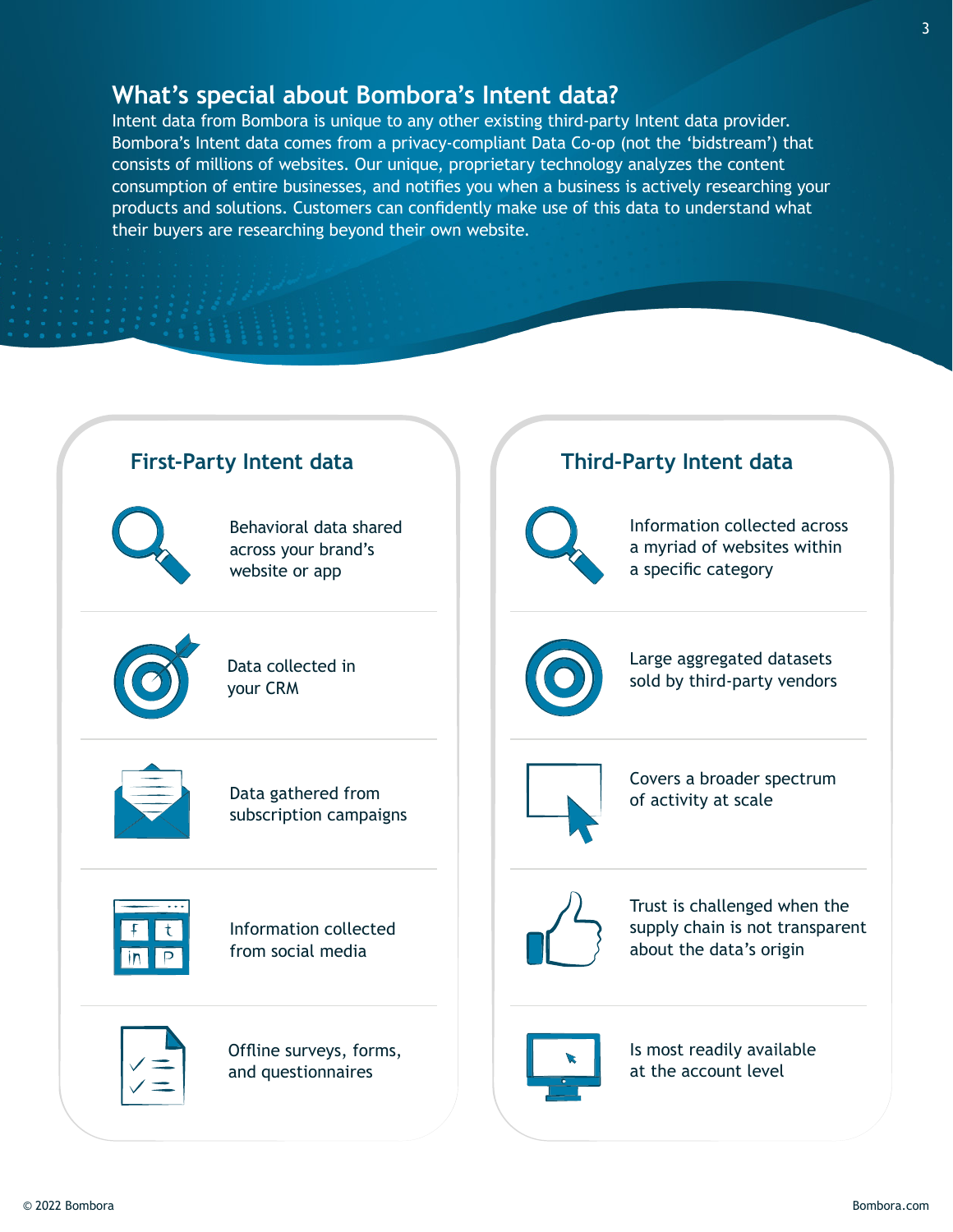### **Making Intent data work for your B2B pipeline**

### **The short story.**

Intent data is like your beacon of hope in a sea of unqualified leads. It allows you to navigate towards 'warmer' prospects and use your resources on the most convertible accounts to: minimize campaign waste, build a qualified B2B pipeline faster, and prioritize accounts efficiently so sales and marketing can personalize their content marketing at scale.

#### **The longer version in numbers.**



By the end of 2022, more than **70%** of B2B marketers will use third-party Intent data to target prospects and engage with groups of buyers in selected accounts [\(Gartner Inc.\)](https://bombora.com/resources/gartner-emerging-technology-analysis-leveraging-intent-data-for-marketing-and-demand-generation/?utm_source=guide&utm_medium=hyperlink&utm_campaign=the-essential-intent-data-guide)



**62% 62%** of B2B businesses **43%** are using one or more Intent data solutions, says TOPO, now Gartner



**43%** of current Intent data users plan to increase their spend and **58%** of those not currently using it are planning to purchase (TOPO, now Gartner)

001100010



Check out everything else that leading research firms TOPO has to say in its latest **[Intent Data Market Guide.](https://bombora.com/resources/topo-intent-data-market-guide/?utm_source=eBook&utm_medium=hyperlink&utm_campaign=the-essential-intent-data-guide)**

4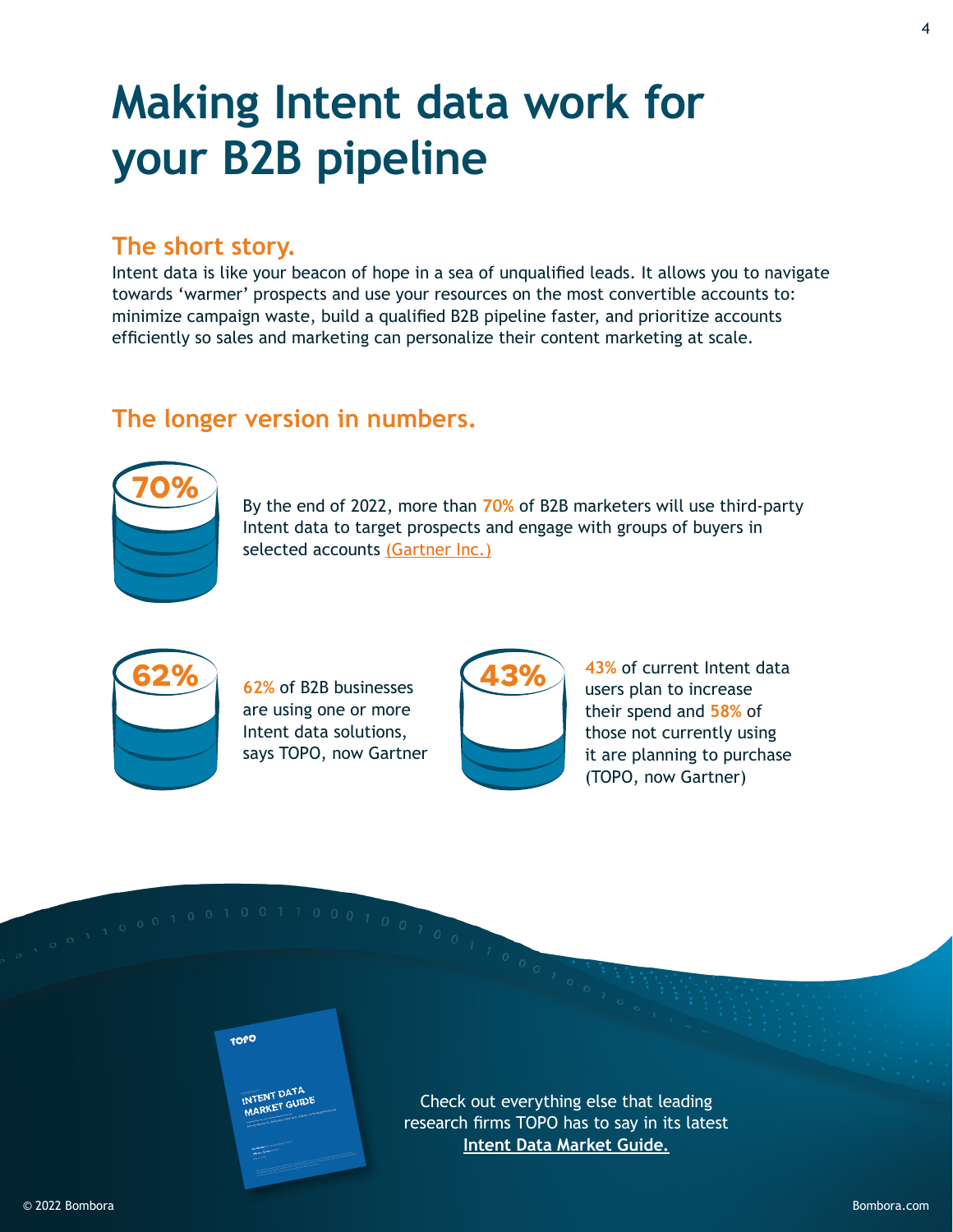### **5 ways to accelerate B2B growth with Intent data**

So what do all these data points add up to? How does Intent data drive marketing and sales effectiveness? Here are five ways it drives performance across the funnel, allowing you to market and manage outreach with precision.

> [Identifying potential buyers sooner](https://bombora.com/case-studies/salesforce/?utm_source=eBook&utm_medium=hyperlink&utm_campaign=the-essential-intent-data-guide) - Intent data can help you identify accounts that are researching your business, but aren't yet on your target account list.

[Increasing conversion rates](https://bombora.com/case-studies/cloudera-2/?utm_source=eBook&utm_medium=hyperlink&utm_campaign=the-essential-intent-data-guide) - Intent data can be used to segment leads and personalize messaging based on what they are researching.

[Achieving faster deal cycles](https://bombora.com/case-studies/onelogin/?utm_source=eBook&utm_medium=hyperlink&utm_campaign=the-essential-intent-data-guide) - Intent data can be leveraged in your lead and account scoring models to prioritize sales efforts.

[Gaining more renewals and up-sells](https://bombora.com/case-studies/exterro/?utm_source=eBook&utm_medium=hyperlink&utm_campaign=the-essential-intent-data-guide) - Intent data can identify customers that are seeking new solutions, or possibly researching your competitors.

[Driving better ROI in your CRM](https://bombora.com/case-studies/hushly/?utm_source=eBook&utm_medium=hyperlink&utm_campaign=the-essential-intent-data-guide) - Intent data focuses time and money on the prospects that are ready to hear from you, which increases the effectiveness of your marketing and sales tactics.

 $000$ 

 $\sigma$  $\overline{O}$ 

 $\circ$  $\circ$